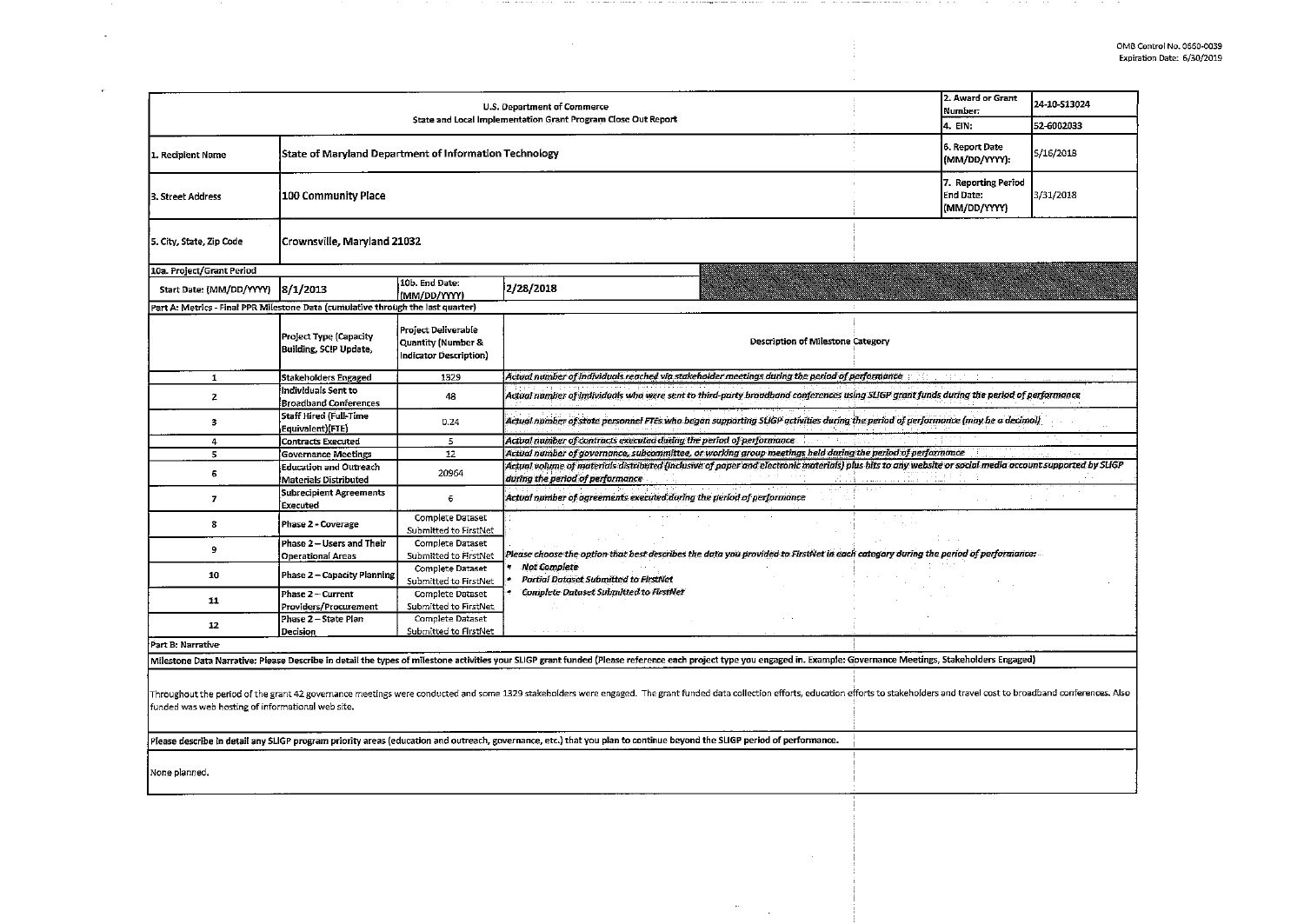$\cdots$ 

### Data collection narrative: Please describe in detail the status of your SLIGP funded data collection activities.

To get an accurate representation of the potential user population and usage patterns for public safety broadband across the State, the Maryland FirstNet team identified the list of Public Safety Entities (PSE) throughout a customized wireless data survey form to each of the entities. The survey form was developed by the Maryland FirstNet team specifically to collect the data requested by FirstNet. Completed survey forms were collected and basis for this report.

#### Please describe in detail any data collection activities you plan to continue beyond the SLIGP period of performance.

None Planned

 $\mathcal{L}$ 

#### Lessons Learned: Please share any lessons learned or best practices that your organization implemented during your SLIGP project.

Part C: Staffing

# Staffing Table - Please provide a summary of all positions funded by SLIGP.

| Name                                                                                                                                          | FTE% | Project(s) Assigned                                                                 | Change                 |
|-----------------------------------------------------------------------------------------------------------------------------------------------|------|-------------------------------------------------------------------------------------|------------------------|
|                                                                                                                                               |      |                                                                                     |                        |
| Assistant Bureau Chief/Chief Information Officer; Technology and Information<br>Management Command of the Maryland Department of State Police | 20   | Law Enforcement SME for FirstNet /SLIGP work                                        | Dedicated about 1%     |
| DoIT Radio System/ Statewide Interoperable Communications Director                                                                            | 20   | Program Management at the State level for SLIGP, Deputy SPOC and AOR                | Dedicated about 15%    |
| DoIT Systems Engineer                                                                                                                         | 30   | Enginnering and program management support at the State level for the FirstNet work | Dedicated about 1%     |
| DolT Deputy Director                                                                                                                          | 10   | GIS support at the State level                                                      | Dedicated about 3%     |
| Department of Information Technology Radio System Agency Coordinator                                                                          | >1   | <b>Grant Administration</b>                                                         | Dedicated less than 1% |
| Department of Information Technology Agency Procurement Specialist                                                                            | >1   | l Grant Administration                                                              | Dedicated less than 1% |
| Department of Information Technology Reimbursable, Capital RF Billing Assistant                                                               | >1   | <b>Srant Administration</b>                                                         | Dedicated less than 1% |
| DoIT Special Fund Management, Capital Travel Coordinator                                                                                      | >1   | <b>Srant Administration</b>                                                         | Dedicated less than 1% |

## Part D: Contracts and Funding

Subcontracts Table - In dude all subcontractors engaged during the period of performance. The totals from this table must equal the "Subcontracts Total" in your Budget Wtjrksheet

| Name                                                                                                                                                                                          | <b>Subcontract Purpose</b>                                                                               |                                                   |                                       | <b>Type</b><br>(Vendor/Subrec.) |                         | RFP/RFQ Issued (Y/N) | <b>Total Federal Funds</b><br>Allocated    | <b>Total Matching Funds</b><br>Allocated                       |                                          |
|-----------------------------------------------------------------------------------------------------------------------------------------------------------------------------------------------|----------------------------------------------------------------------------------------------------------|---------------------------------------------------|---------------------------------------|---------------------------------|-------------------------|----------------------|--------------------------------------------|----------------------------------------------------------------|------------------------------------------|
| Integrity Consulting                                                                                                                                                                          | Broadband Technical SME                                                                                  |                                                   |                                       | Contractor                      | $\check{}$              |                      | \$0.00                                     | \$0.00                                                         |                                          |
| University of Maryland Center for Health and Homeland Security                                                                                                                                | Broadband Outreach Administrator, Regional Coordinators,<br>and Grants Management                        |                                                   |                                       | Contractor                      |                         | N                    | \$764,975.97                               | \$33,756.03                                                    |                                          |
| Western Maryland Regional Coordinator and exercise Director (Alleganey County)                                                                                                                | Western Maryland Regional Outreach Coordinator, exercise<br>development, and data collection activities. |                                                   |                                       | Contractor                      | Ν                       |                      | 575.000.00                                 | \$0.00                                                         |                                          |
| Salisbury State University (ESRGC)                                                                                                                                                            |                                                                                                          | Broadband Website and Mapping and Data Collection |                                       |                                 | Contractor              | N                    |                                            | \$349,274.03                                                   | \$0.00                                   |
| All Hazards Consortium                                                                                                                                                                        | Regional Coordination of MACINAC                                                                         |                                                   |                                       | Contractor                      |                         |                      | \$90,750.00                                | \$0.00                                                         |                                          |
| Motorola & Skyline                                                                                                                                                                            | Coverage Objectives Analysis: MD FIRST                                                                   |                                                   |                                       | Contractor                      |                         |                      | \$0.00                                     | \$0.00                                                         |                                          |
| Budget Worksheet                                                                                                                                                                              |                                                                                                          |                                                   |                                       |                                 |                         |                      |                                            |                                                                |                                          |
| Columns 2, 3 and 4 must match your project budget for the entire award and your final SF 424A. Columns 5, 6, and 7 should list your final budget figures, cumulative through the last quarter |                                                                                                          |                                                   |                                       |                                 |                         |                      |                                            |                                                                |                                          |
| Project Budget Element (1)                                                                                                                                                                    | Federal Funds Awarded (2)                                                                                |                                                   | <b>Approved Matching</b><br>Funds (3) |                                 | <b>Total Budget (4)</b> |                      | <b>Final Federal Funds</b><br>Expended (5) | <b>Final Approved</b><br><b>Matching Funds</b><br>Expended (6) | <b>Final Total funds</b><br>Expended (7) |
| Personnel Salaries                                                                                                                                                                            | \$0.00                                                                                                   |                                                   | \$135,228.97                          |                                 | \$135,228.97            |                      | \$0.00                                     | 5133,071.10                                                    | \$133,071.10                             |
| b. Personnel Fringe Benefits                                                                                                                                                                  | 50.00                                                                                                    |                                                   | S36 625.86                            |                                 | \$36,625.86             |                      | \$0.00                                     | S37.284.45                                                     | \$37,284.45                              |
| c. Travel                                                                                                                                                                                     | \$24,000.00                                                                                              |                                                   | 57,400.28                             |                                 | \$31,400.28             |                      | \$18,905.57                                | S8,806.24                                                      | \$27,711.81                              |
| d. Equipment                                                                                                                                                                                  | 50.00                                                                                                    |                                                   | \$0.00                                | \$0.00                          |                         | \$0.00               |                                            | <b>SO.00</b>                                                   | \$0.00                                   |
| e. Materials/Supplies                                                                                                                                                                         | \$5,850.00                                                                                               |                                                   | \$0.00                                | \$5,850.00                      |                         | \$5,846.63           |                                            | \$0.00                                                         | \$5,846.63                               |
| f. Subcontracts Total                                                                                                                                                                         | 51,280,000,00                                                                                            |                                                   | \$33,756.03                           | \$1,313,756.03                  |                         | !\$1,279,709.92      |                                            | \$33,756.03                                                    | \$1,313,465.95                           |
| g. Other                                                                                                                                                                                      | \$6,400.00                                                                                               |                                                   | \$116,051.11                          | \$122,451.11                    |                         | \$6,398.37           |                                            | \$116,144.43                                                   | \$122,542.80                             |
| Indirect                                                                                                                                                                                      | 50.00                                                                                                    |                                                   | \$0.00                                |                                 | \$0.00                  |                      | \$0.00                                     | \$0.00                                                         | \$0.00                                   |
| h. Total Costs                                                                                                                                                                                | \$1,316,250.00                                                                                           |                                                   | \$329,062.25                          |                                 | \$1,645,312.25          |                      | \$1,310,860.49                             | \$329,062.25                                                   | \$1 639,922.74                           |
| i. % of Total                                                                                                                                                                                 | 80%                                                                                                      |                                                   | 20%                                   |                                 | 100%                    |                      | 80%                                        | 20%                                                            | 100%                                     |